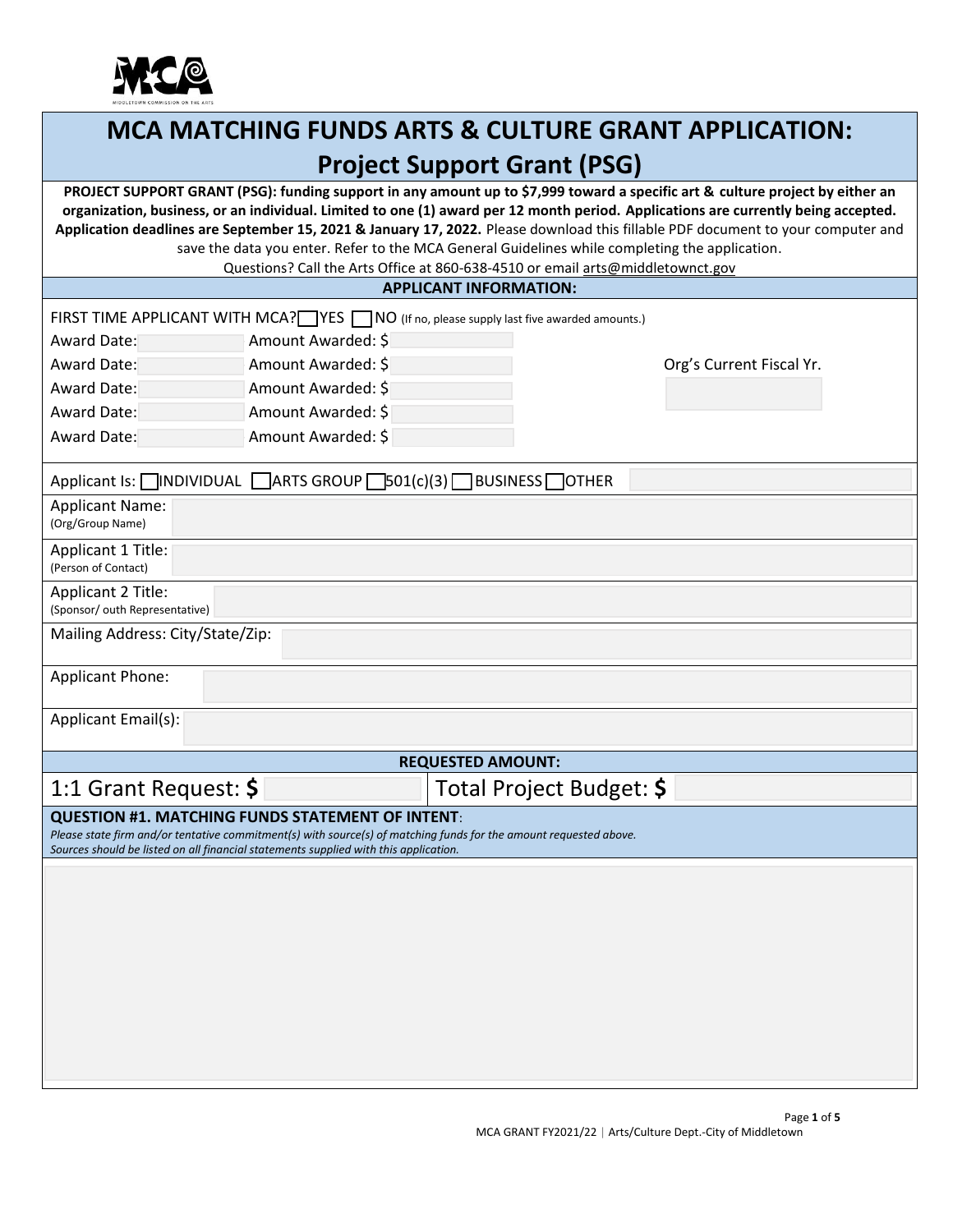

#### **QUESTION #2. MISSION STATEMENT & OVERVIEW:**

*Provide the organizations mission statement and/or a detailed overview of the individual, group or business purposes. Describe the quality of the artistic programming including its viability and success. Provide this as an attached document* on *personal or business letterhead!*

#### **QUESTION #3. PROJECT & ARTIST NARRATIVE:**

*Describe the LEAD ARTIST AND PROJECT'S focus of artistic and cultural nature. What is the vision for this project? How would MCA grant funds be used for the project? How would an MCA grant increase the impact of the project? Please be specific!*

| Title of Project:                                                                                                                         | Firm or   Tentative        |  |  |  |
|-------------------------------------------------------------------------------------------------------------------------------------------|----------------------------|--|--|--|
| Dates of Project:                                                                                                                         | Firm or Tentative          |  |  |  |
| Location of Project:                                                                                                                      | Firm or Tentative          |  |  |  |
| Participant Involvement:<br>(List titles of participants involved in the project:<br>artistic staff, cast members & volunteers)           | Total<br>#                 |  |  |  |
| Per Presentation<br>Audience Expectations: (Anticipated # of audience members)<br>#                                                       | <b>Total Audience</b><br># |  |  |  |
| Audience Demographics: (Who is your intended audience and what methods do you use or have used to measure your audience? Please explain.) |                            |  |  |  |
| Selling Tickets? NO YES, Ticket Price: \$<br>Selling Program Ads? YES, Program Ad Price: \$                                               |                            |  |  |  |
| □Free Event?<br>TNO                                                                                                                       |                            |  |  |  |
| Will the project take place without MCA funding?                                                                                          |                            |  |  |  |
| Briefly explain:<br>$\Box$ YES<br>OR NO                                                                                                   |                            |  |  |  |
| Is your project adaptable to a socially distanced or online platform? NO OR TYES If yes, briefly explain your plan:                       |                            |  |  |  |
|                                                                                                                                           |                            |  |  |  |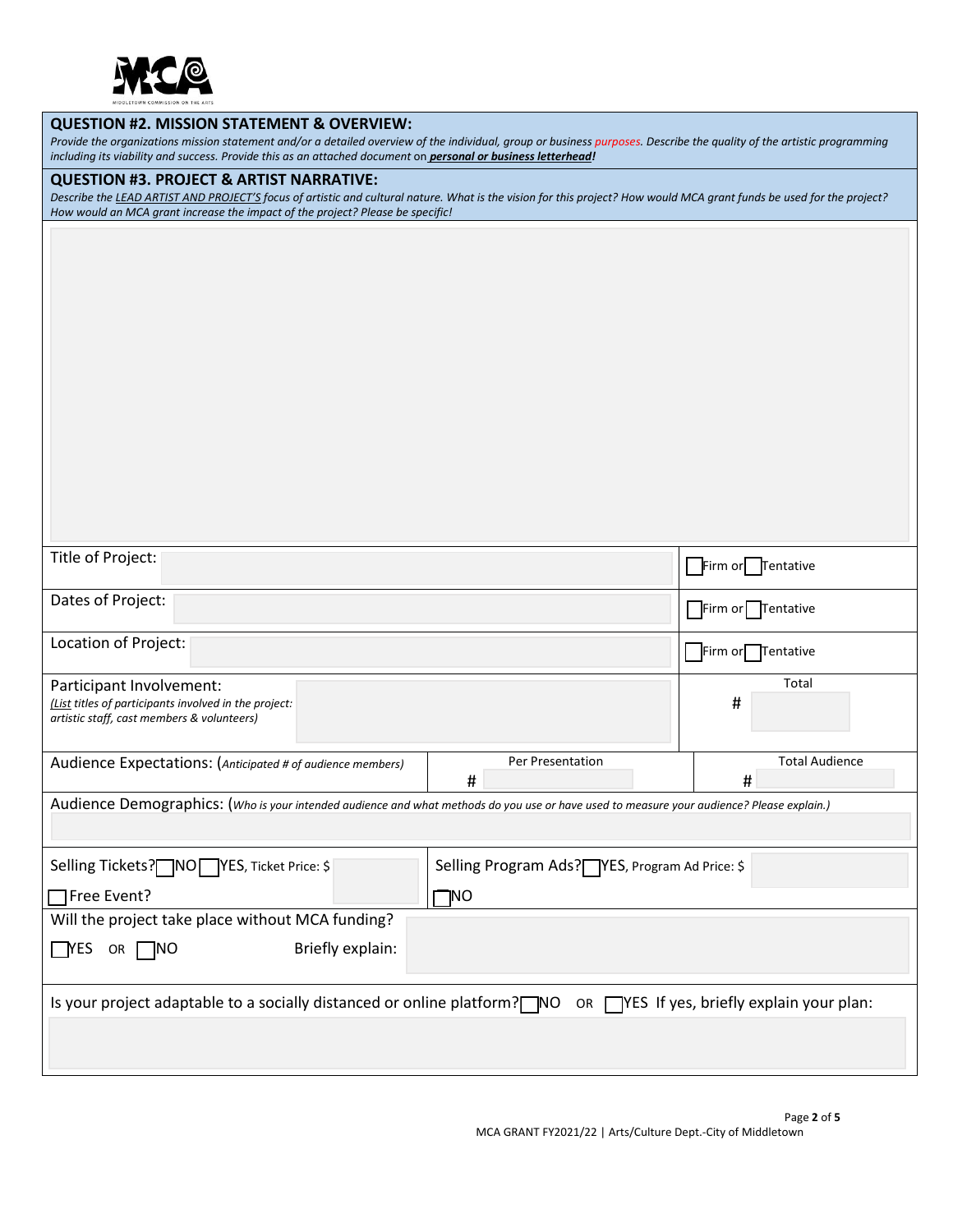

#### **QUESTION #4. PUBLICITY STRATEGY:**

*List all planned methods, marketing tools, website and social media addresses that will be used for advertising your project. Please note: Grant recipients must credit the City of Middletown and the MCA with its official logo on all press releases, posters, print advertising and programs. Grant recipients must also credit the City of Middletown and the MCA on all verbal announcements and broadcasting, according to the grant agreement.*

## **QUESTION #5. COMMUNITY IMPACT:**

*Explain how your project will have an impact, provide a unique service, and fulfill an unmet need in the Middletown community.*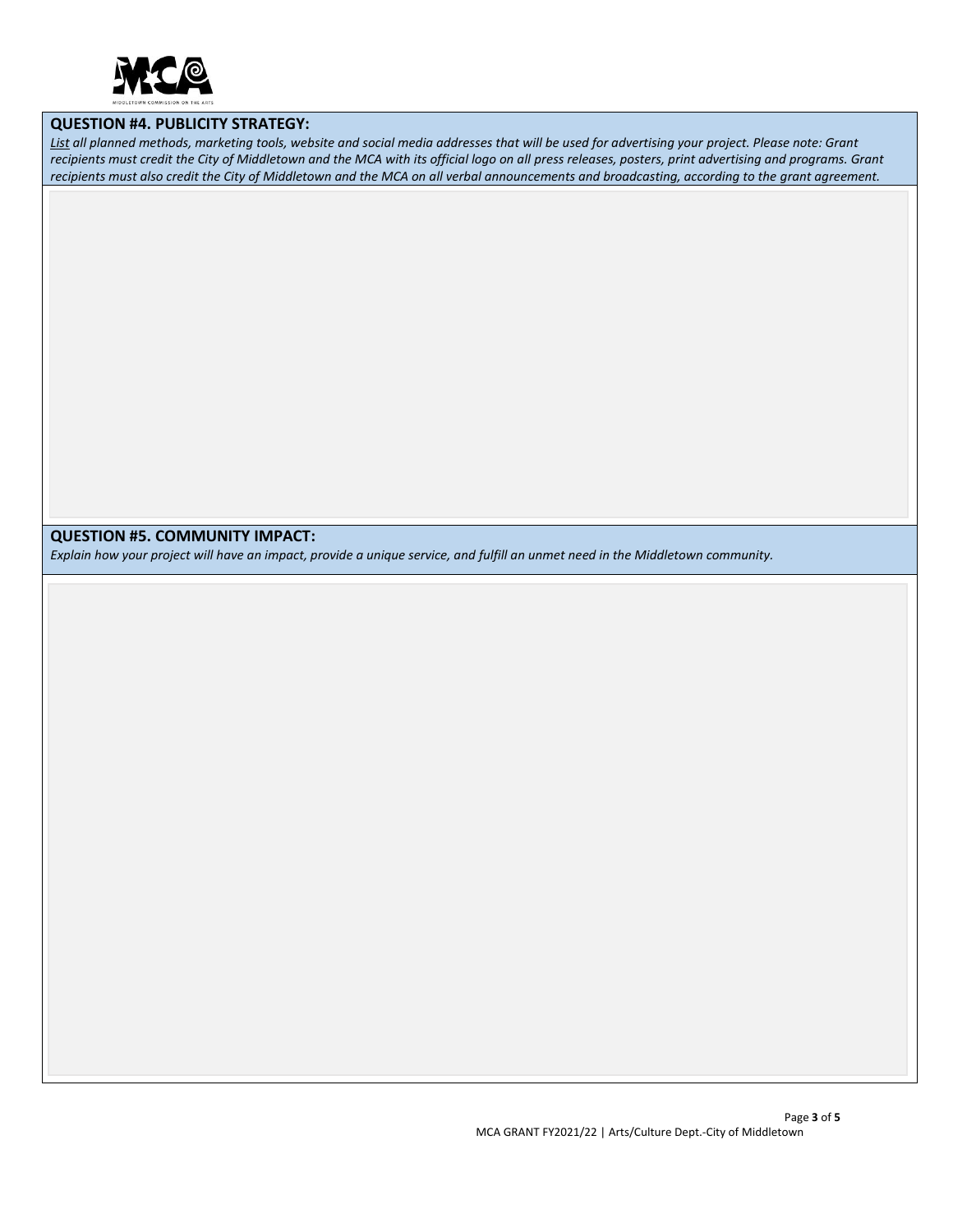

## **MCA GRANT PROGRAM APPLICATION: Project Budget Form**

*Please enter all financial information that pertains to the specific project. In-kind services are not acceptable for matching funds.*

## **APPLICANT/ORGANIZATION NAME:**

#### **INCOME SOURCE FOR PROJECT:**

Please provide a complete account of the anticipated amounts and sources of funds budgeted for the project. Examples: Grants, donations, ticket sales, concessions, *fundraisers, and misc.*

| <b>MCA</b> Grant Request Amount $\rightarrow$ $\mid \xi$ |  |
|----------------------------------------------------------|--|
|                                                          |  |
|                                                          |  |
|                                                          |  |
|                                                          |  |
|                                                          |  |
|                                                          |  |
|                                                          |  |
|                                                          |  |
|                                                          |  |
| Total Income for Project \$                              |  |

## **EXPENSE PROJECTIONS FOR PROJECT:**

*Please provide a complete account of the anticipated amounts to expend on the project and how you intend to use the MCA funds. Examples: Admin Salaries, Artist fees, technical staff, rental, marketing/PR, printing, equipment, travel, and misc.*

| Total Expense for Project 5 |
|-----------------------------|

| <b>IN-KIND CONTRIBUTIONS FOR PROJECT:</b><br>Please provide a list of in-kind services for your project. Examples: Professional services, printing, advertising, space & equipment rental, technical, volunteered labor, and<br>misc. Please note: In-kind services are not acceptable for matching funds. |  |
|------------------------------------------------------------------------------------------------------------------------------------------------------------------------------------------------------------------------------------------------------------------------------------------------------------|--|
|                                                                                                                                                                                                                                                                                                            |  |
|                                                                                                                                                                                                                                                                                                            |  |
|                                                                                                                                                                                                                                                                                                            |  |
|                                                                                                                                                                                                                                                                                                            |  |
|                                                                                                                                                                                                                                                                                                            |  |
|                                                                                                                                                                                                                                                                                                            |  |
| Total In-Kind Projections                                                                                                                                                                                                                                                                                  |  |

MCA GRANT FY2021/22 | Arts/Culture Dept.-City of Middletown

Page **4** of **5**